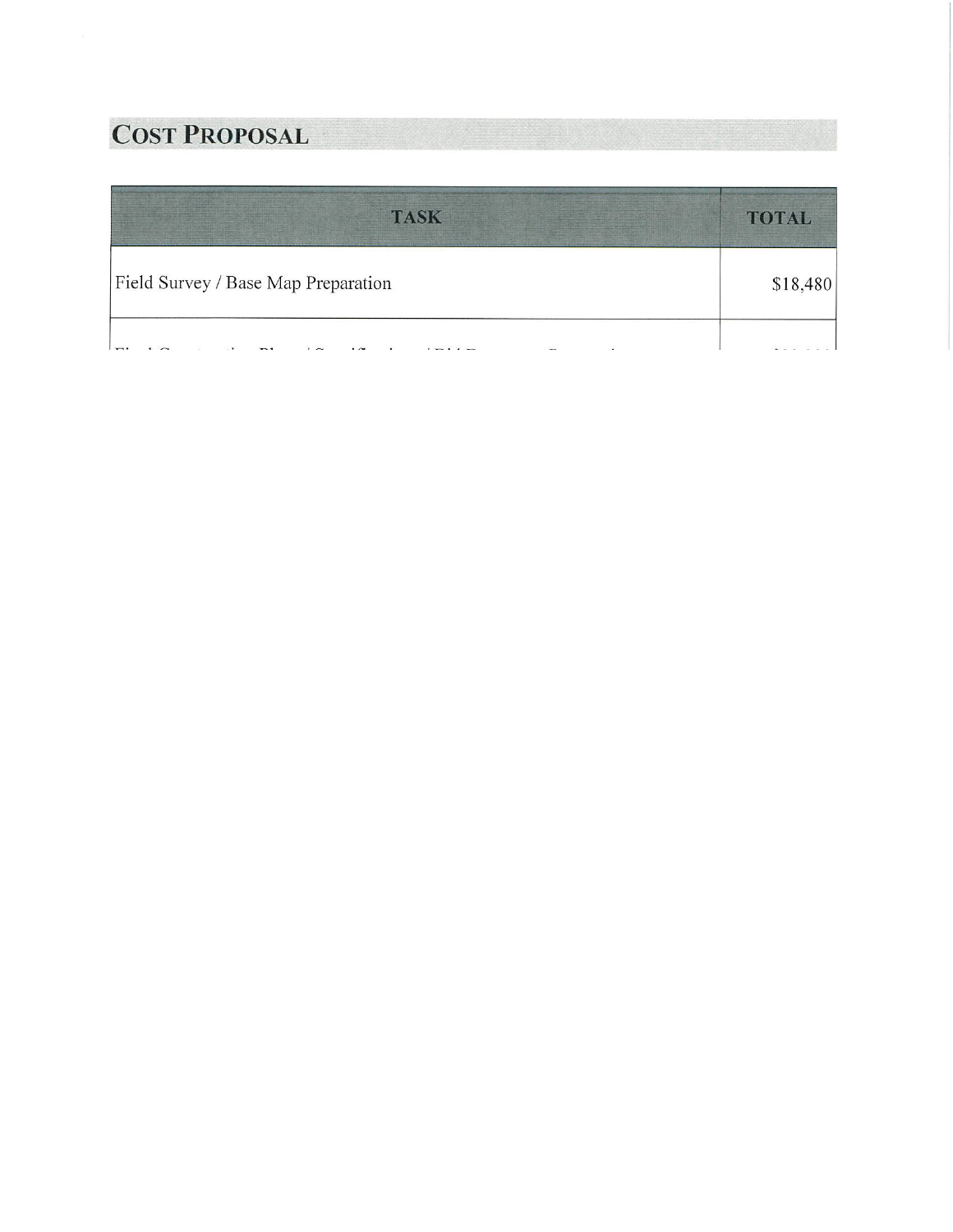Summary of Cost Proposal

RFP 2017-28 - Engineering, Design and Construction Inspection Services for<br>Roadway Improvements Project, Contract No. 2



| Task                                              | Project Manager         | Project        |           | CAD       | Survey Crew |                        |           |
|---------------------------------------------------|-------------------------|----------------|-----------|-----------|-------------|------------------------|-----------|
|                                                   | PE/LS                   | Engineer       | Inspector | Draftsman | 2 Man       |                        | Amount    |
|                                                   | \$130.00                | \$85.00        | \$85.00   | \$55.00   | \$150.00    |                        |           |
|                                                   |                         |                |           |           |             | $\boldsymbol{\varphi}$ | 22,950.00 |
|                                                   | $\mathbf{z}$            |                |           |           | 80          | $\theta$               | 12,260.00 |
|                                                   | 2                       |                |           | 80        |             | $\boldsymbol{\varphi}$ | 4,660.00  |
|                                                   | 12                      |                |           |           |             | $\boldsymbol{\varphi}$ | 1,560.00  |
|                                                   | 16                      | $\circ$        | $\circ$   | 80        | 80          | ↮                      | 18,480.00 |
| Plans/Specifications/Bid Documents                |                         |                |           |           |             |                        |           |
|                                                   |                         |                |           |           |             |                        |           |
|                                                   |                         | 4              |           |           |             | $\Theta$               | 340.00    |
|                                                   | $\infty$                | 64             |           |           |             | $\boldsymbol{\varphi}$ | 6,480.00  |
|                                                   | 4                       | 24             |           |           |             | $\boldsymbol{\varphi}$ | 2,560.00  |
|                                                   | 2                       | 16             |           |           |             | $\boldsymbol{\varphi}$ | 1,620.00  |
| Construction Details (2 sheets)                   | 2                       | $\overline{2}$ |           |           |             | $\boldsymbol{\varphi}$ | 1,280.00  |
|                                                   | $\overline{ }$          | $\overline{c}$ |           |           |             | $\boldsymbol{\varphi}$ | 300.00    |
|                                                   | 16                      | 60             |           |           |             | $\boldsymbol{\varphi}$ | 7,180.00  |
|                                                   | $\overline{ }$          | $\infty$       |           |           |             | $\boldsymbol{\varphi}$ | 810.00    |
|                                                   | $\circ$                 | $\overline{C}$ |           |           |             | $\boldsymbol{\varphi}$ | 1,630.00  |
|                                                   | 40                      | 200            | $\circ$   | $\circ$   | $\circ$     | $\boldsymbol{\varphi}$ | 22,200.00 |
| <b>Bid Tabulation and Contract Administration</b> | 2                       | $\infty$       |           |           |             | $\boldsymbol{\varphi}$ | 940.00    |
| Construction Inspection and Management            |                         |                |           |           |             |                        |           |
|                                                   | 2                       | 16             |           |           |             | $\boldsymbol{\varphi}$ | 1,620.00  |
|                                                   | $\sim$                  | $\infty$       |           |           |             | $\theta$               | 940.00    |
| Construction Inspectio & Reports                  | $\overline{c}$          | $\infty$       | 200       |           |             | $\boldsymbol{\varphi}$ | 17,940.00 |
|                                                   | $\overline{\mathbf{c}}$ | $\infty$       | 16        |           |             | $\Theta$               | 2,300.00  |
|                                                   |                         |                |           |           |             | $\boldsymbol{\varphi}$ | 1,500.00  |
|                                                   | $\infty$                | 40             | 216       | $\circ$   | $\circ$     | $\theta$               | 24,300.00 |
|                                                   |                         |                |           |           |             | $\boldsymbol{\varphi}$ | 500.00    |
|                                                   | 66                      | 248            | 216       | 80        | 80          |                        |           |
|                                                   | \$8,580                 | \$21,080       | \$18,360  | \$4,400   | \$12,000    | $\boldsymbol{\varphi}$ | 66,420.00 |

July 10, 2017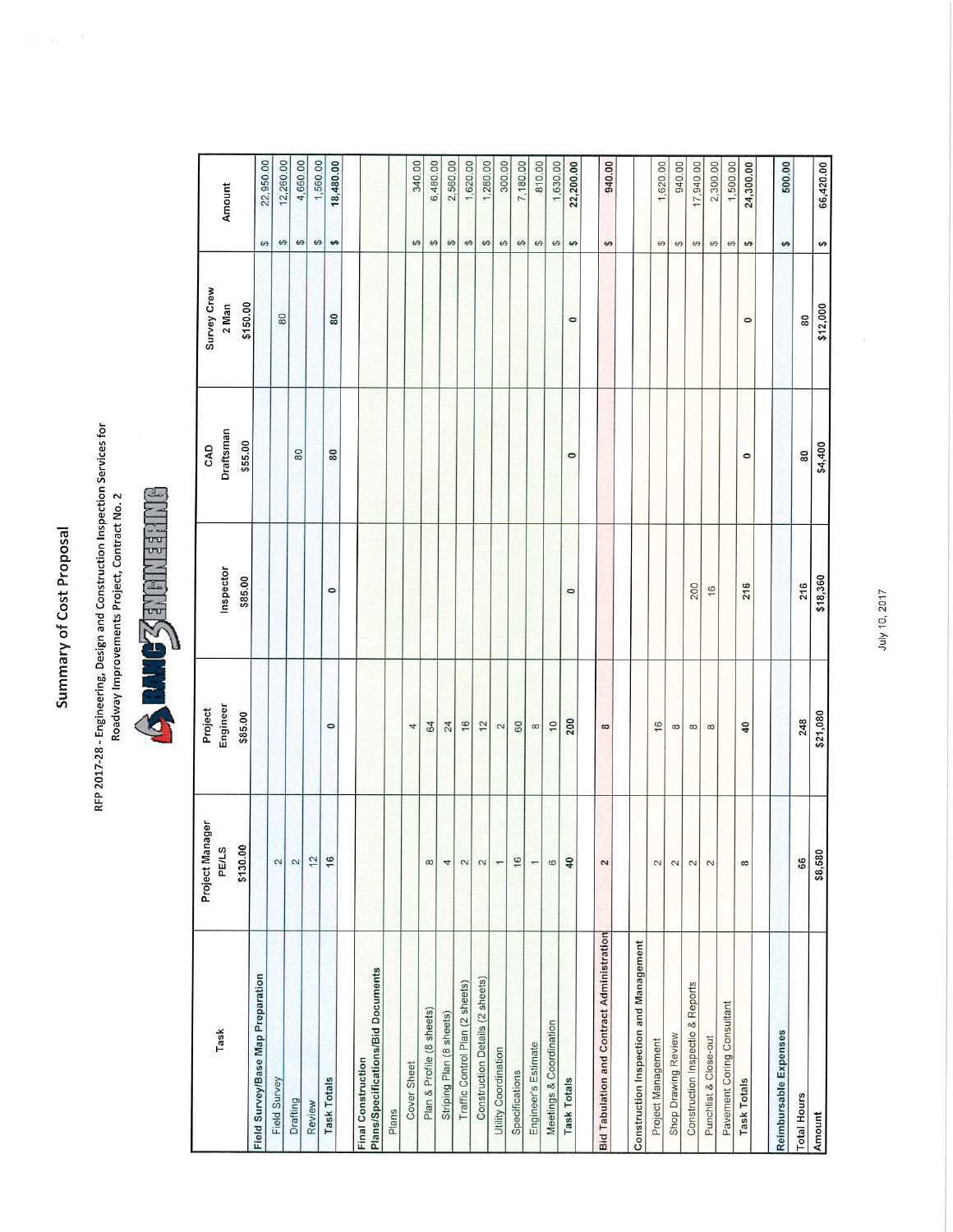Cost Proposal

## **Cost of Services**

Our not-to-exceed cost to provide all services required under this contract is \$71,580.00. This cost will be billed on a time and material basis for each of the following phases:

| <b>Description of Phase</b>                                                               | <b>Not-to-Exceed Costs</b> |
|-------------------------------------------------------------------------------------------|----------------------------|
| Phase 1: Field Survey & Base Map Preparation                                              | \$10,440.00                |
| Phase 2: 75% Preliminary Construction Plans,<br>Specifications & Bid Document Preparation | \$20,712.00                |
| Phase 3: Final Construction Plans, Specifications & Bid Document Preparation              | \$3,980.00                 |
| Phase 4: Bid Tabulation & Contract Administration                                         | \$1,310.00                 |
| Phase 5: Construction Observation & Management                                            | \$32,040.00                |
| Reimbursables (Mileage, etc.)                                                             | \$753.00                   |
| <b>Total Not-to-Exceed Cost</b>                                                           | \$69,253.00                |